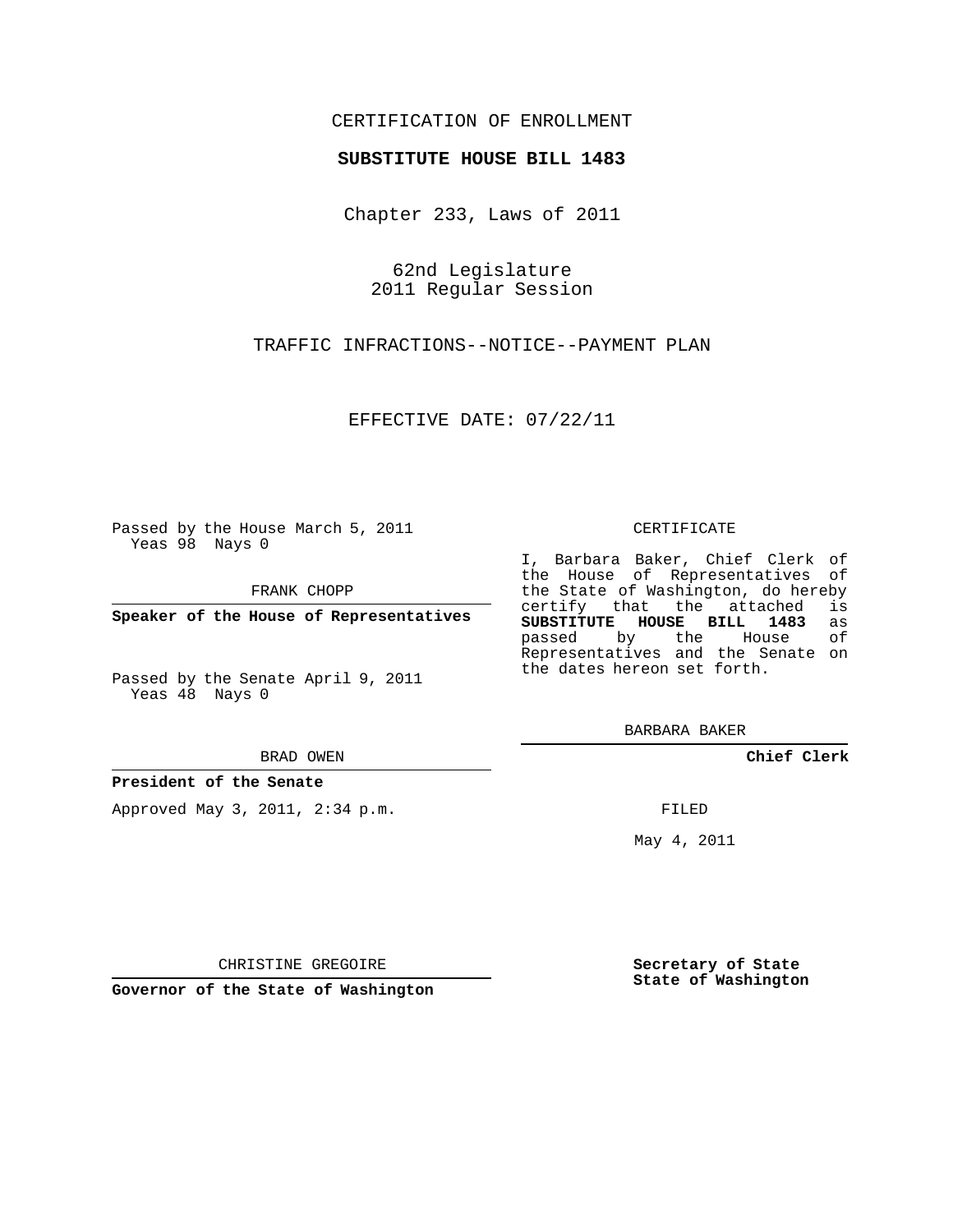# **SUBSTITUTE HOUSE BILL 1483** \_\_\_\_\_\_\_\_\_\_\_\_\_\_\_\_\_\_\_\_\_\_\_\_\_\_\_\_\_\_\_\_\_\_\_\_\_\_\_\_\_\_\_\_\_

\_\_\_\_\_\_\_\_\_\_\_\_\_\_\_\_\_\_\_\_\_\_\_\_\_\_\_\_\_\_\_\_\_\_\_\_\_\_\_\_\_\_\_\_\_

Passed Legislature - 2011 Regular Session

**State of Washington 62nd Legislature 2011 Regular Session By** House Transportation (originally sponsored by Representative Pearson)

READ FIRST TIME 02/25/11.

AN ACT Relating to traffic infractions; and amending RCW 46.63.060.

BE IT ENACTED BY THE LEGISLATURE OF THE STATE OF WASHINGTON:

 **Sec. 1.** RCW 46.63.060 and 2006 c 270 s 2 are each amended to read as follows:

 (1) A notice of traffic infraction represents a determination that an infraction has been committed. The determination will be final unless contested as provided in this chapter.

 (2) The form for the notice of traffic infraction shall be prescribed by rule of the supreme court and shall include the following:

 (a) A statement that the notice represents a determination that a traffic infraction has been committed by the person named in the notice and that the determination shall be final unless contested as provided in this chapter;

 (b) A statement that a traffic infraction is a noncriminal offense for which imprisonment may not be imposed as a sanction; that the penalty for a traffic infraction may include sanctions against the person's driver's license including suspension, revocation, or denial;